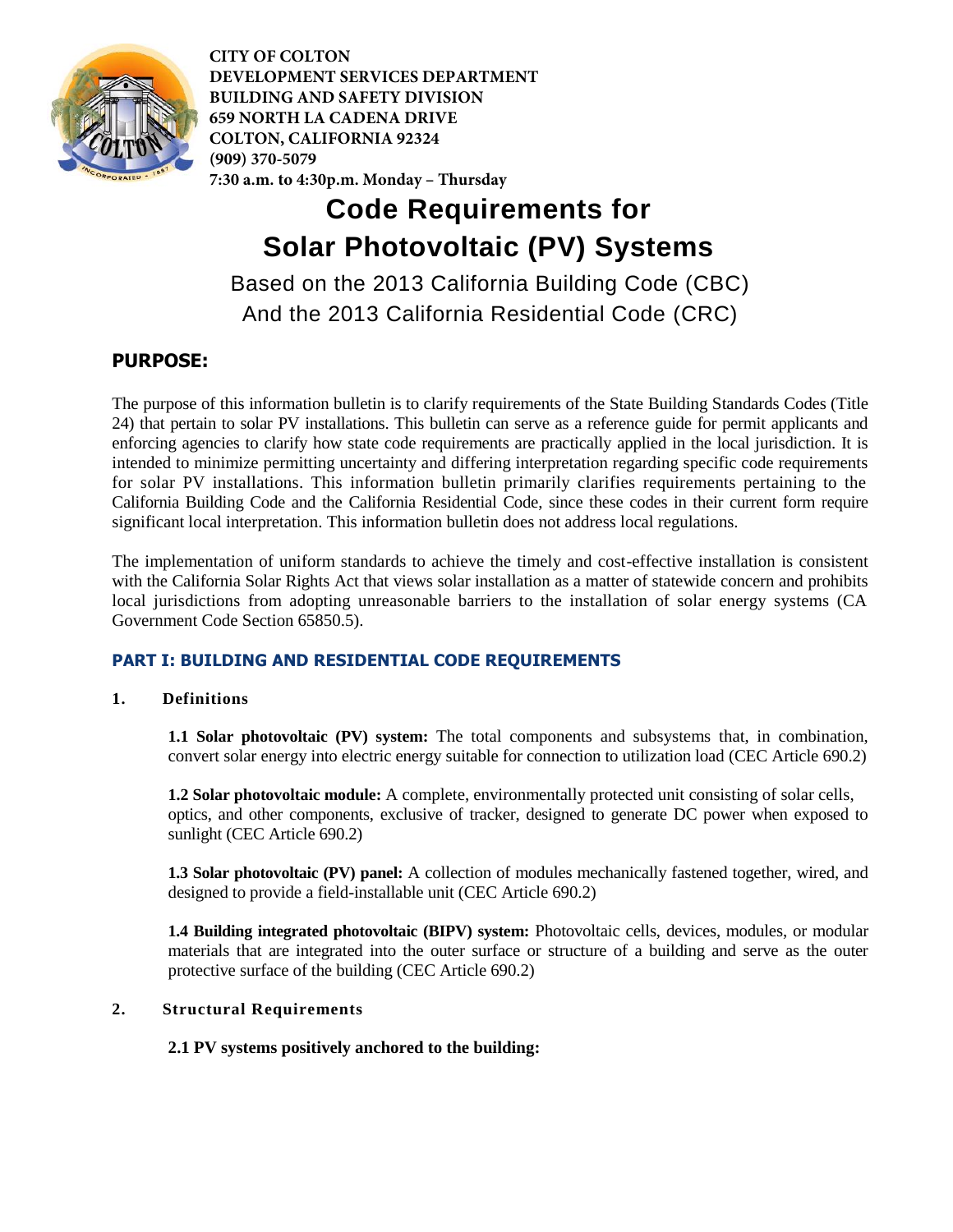

2.1.1 Exemption from structural calculations: The building official may waive the requirement for structural calculations for solar PV installations on top of existing roofs if the official can readily determine that the additional weight of the new solar PV system on the roof does not affect the structural integrity of the building. Some jurisdictions may have a prescriptive approach for when structural calculations can be waived, however, that varies by the enforcing agency.

To help streamline and simplify the permitting process for roof-mounted solar PV systems, it is highly recommended that local jurisdictions develop a prescriptive approach to meeting the structural requirements so that structural calculations are not always required. Here are some parameters to consider under such prescriptive approach:

- Maximum distributed weight of the solar PV system in psf
- Maximum perpendicular distance between the solar PV system and the roof below
- Maximum concentrated load imposed by the PV panel support onto the building's roof
- Minimum size and spacing of rafters or joists for portion of the roof that is supporting the solar PV system
- Maximum span of rafters or joists for portion of the roof that is supporting the solar PV system
- Anchoring requirements such as type of fasteners, minimum fastener size, minimum embedment, and minimum number of attachment points
- Any limitation on the type of building construction
- 2.1.2 Structural calculations: When structural calculations are required, calculations shall demonstrate that the primary structure will support the additional vertical and lateral loads from the panels and related equipment.
- 2.1.2.1 Roof dead Load: The weight of solar PV systems shall be considered in the design of the structure. (CBC Section 1606, CRC Section R301.4)

For installation of conventional (not BIPV) solar PV panels on existing roofs, the building official may allow a certain percent of the code required live load to be reduced to accommodate the additional weight of the solar PV panels provided the roof design is adequate for the concentrated loads from the solar PV panel support frames. This allowance may vary by jurisdiction and is generally based on the assumption that solar PV panels will not be stepped on or used by anyone to support any live load.

When the roof live load is allowed to be reduced, consideration should be given to the possibility that a roof may have more than one layer of existing roofing and the possibility of having smaller size rafters in older buildings.

Section 3403 of the CBC states, in part, that: "Any existing gravity load-carrying structural element for which an addition and its related alterations cause an increase in design gravity load of more than 5 percent shall be strengthened, supplemented, replaced, or otherwise altered as needed to carry the increased load required by this code for new structures."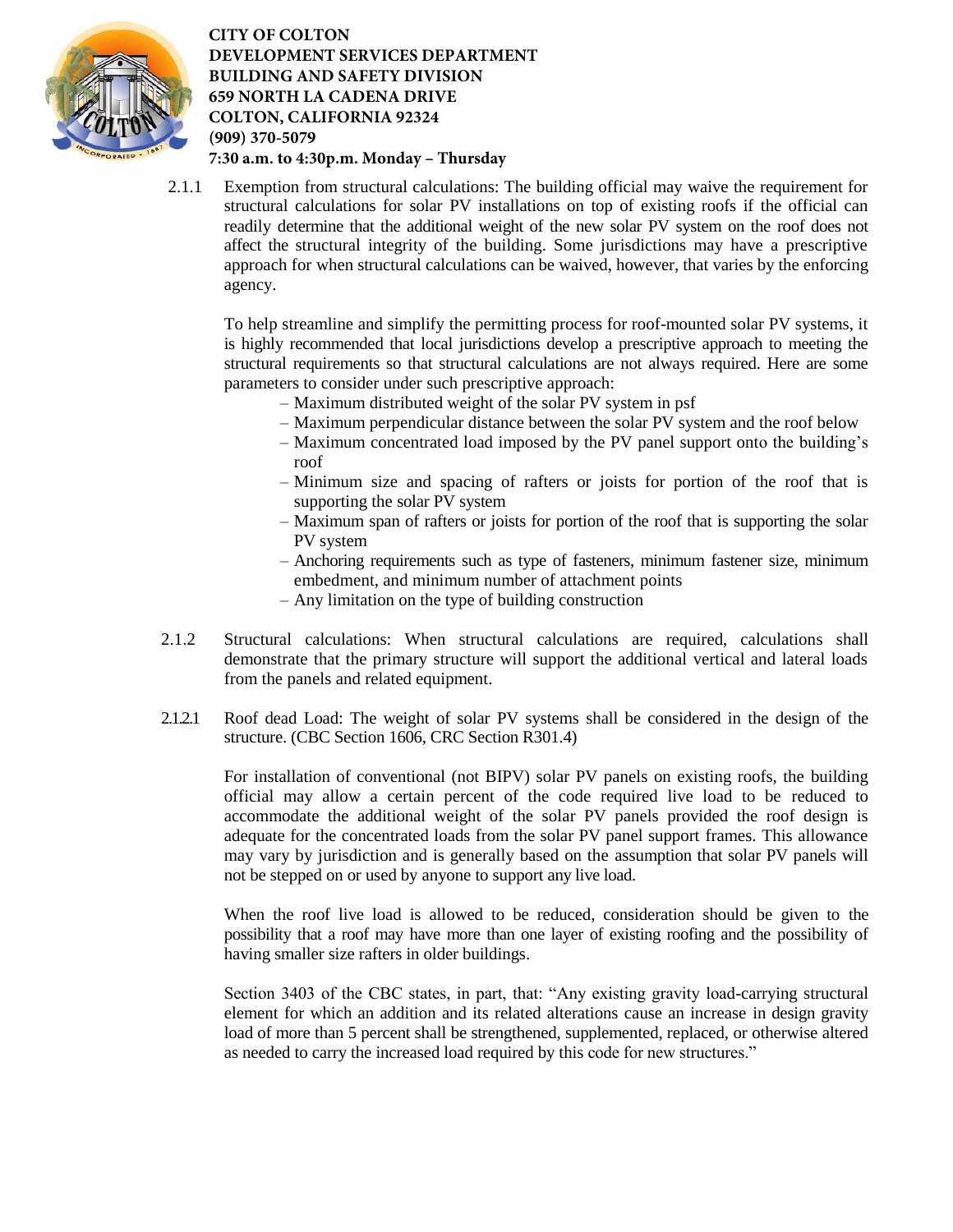

2.1.2.2 Roof live load: The building official may allow the live load to be reduced in the area covered by each solar PV panel when such area is inaccessible as determined by the enforcing agency and as discussed in Section 2.1.2.1 of this information bulletin. Roof surfaces not covered by solar PV panels shall be designed for the roof live load. (CBC Section 1607, CRC R301.6)

The building official may determine that live load need not be considered for solar PV panels and associated supporting members that are built on grade. Such interpretation is generally based on the assumption that the solar PV panels will not be stepped on or used by anyone to support any live load

2.1.2.3 Wind design: Calculations shall demonstrate that the solar PV panels and associated supporting members are designed to resist wind loads. For ballasted PV systems, see Section 2.2 of this information bulletin (CBC Section 1609, CRC R301.2.1)

Note 1: The Structural Engineering Association of California is in the process of developing a white paper titled "Wind Loads on Low-Profile Solar Photovoltaic Systems on Flat Roofs." Once available, a link to the white paper will be included in this document.

2.1.2.4 Seismic design: Calculations shall demonstrate that the solar PV panels and associated supporting members are designed to resist earthquake loads. For ballasted PV systems, see Section 2.2 of this information bulletin. (CBC Section 1613, CRC 301.2.2)

Note that Section 3404 of the CBC states, in part, that "Any existing lateral load-carrying structural element whose demand-capacity ratios with alteration considered is no more than 10 percent greater than its demand-capacity ratio with the alteration ignored shall be permitted to remain unaltered. . . ."

- 2.1.2.5 For wood construction, supports shall be attached with fasteners of sufficient length and size to achieve minimum required embedment into solid wood taking into consideration the plywood and multiple layers of roofing that may exist, unless otherwise approved by the enforcing agency. (ASCE/SEI 7 Section 13.4, CRC Section R301.1.3)
- 2.1.2.6 Snow load: When applicable, include snow loads and loads from snow drift. (CBC Section 1608, CRC R301.2.3)
- 2.1.2.7 Requirements for load combinations: The applicable load combinations in CBC 1605 shall be applied to all loading conditions, including evaluating the effects of dead load to counteract wind uplift for ballasted and anchored systems. (CBC Section 1605, CRC Section R301.1.3)
- 2.1.2.8 Alterations, additions, and repairs: Sections 3403, 3404, and 3405 of the CBC shall apply to additions, alterations, and repairs associated with PV systems. Roof structural components, their connections, additions, alterations, and repairs shall be designed to support the loads from the PV panel support frames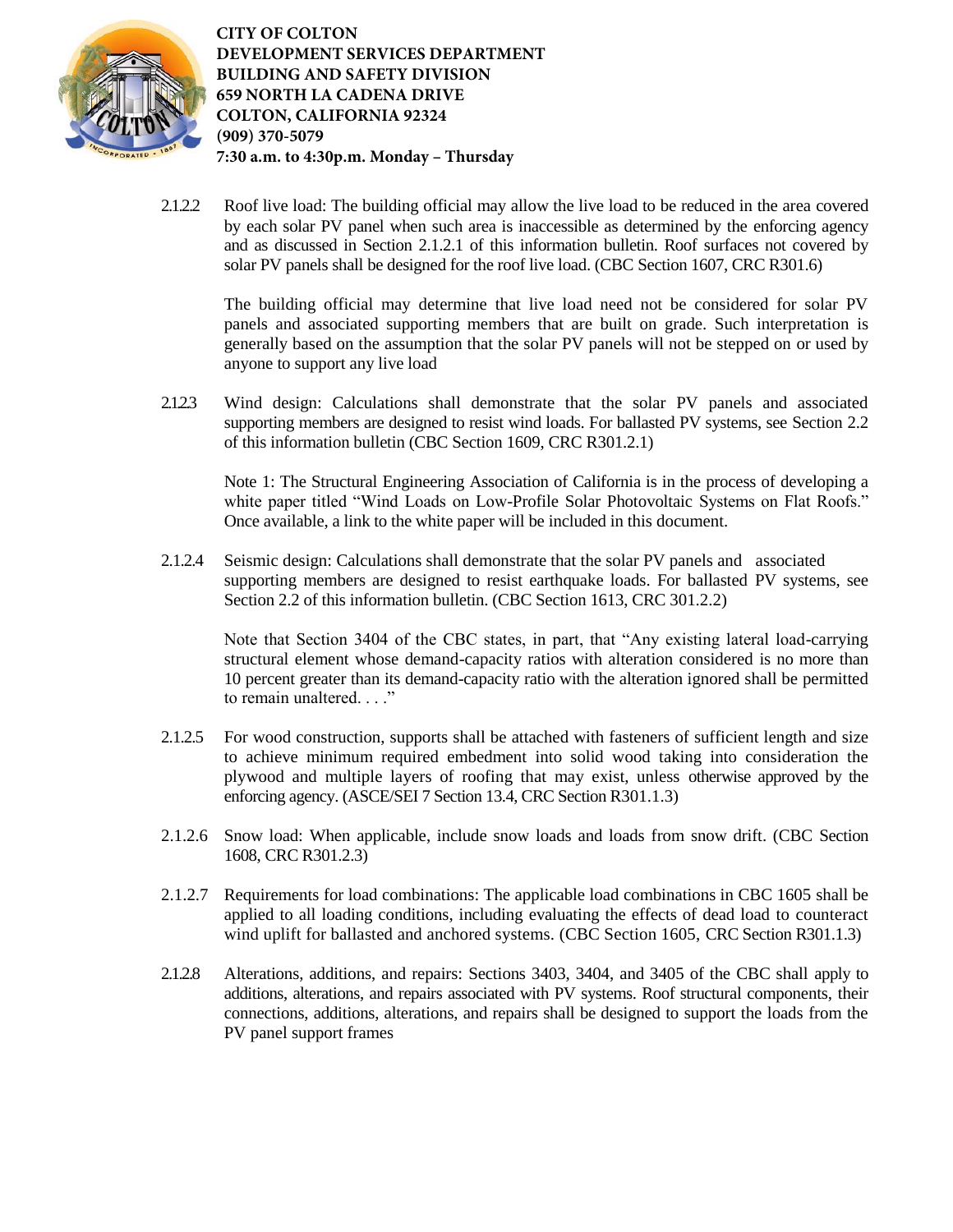

# **2.2 Ballasted PV system:**

PV panels in a ballasted system are typically not attached to the roof and rely on their weight, aerodynamics, and friction to counter the effect of wind and seismic forces. In some cases, ballasted systems have few attachment points to supplement the friction forces. Ballasted systems have low ratios of height-to-base width or length, which makes them inherently stable against overturning.

Section 13.4 of ASCE/SEI 7-05 requires that nonstructural components and their supports be attached (or anchored) to the structure. Ballasted solar PV systems are not addressed in the ASCE/SEI 7 or in the building code. When approved by the enforcing agency as an alternative material, design or method of construction pursuant to CBC Sections 12.2, 1.8.7, or 1.11.2.4 as applicable, these systems may be unrestrained or partially restrained subject to conditions of approval set by the enforcing agency.

Note 1: Electrical connections and wiring in a ballasted system should be designed to accommodate movements within the system.

Note 2: The Structural Engineering Association of California is in the process of developing a white paper, titled "Structural Seismic Requirements and Commentary for Rooftop Solar Photovoltaic Systems," addressing the seismic design of ballasted systems. Once available, a link to the white paper will be included in this document.

# **2.3 Structural strength of PV panels:**

The structural strength of solar PV panels is not addressed in the code.

UL 1703, Third Edition, published March 15, 2002, requires that solar PV panels are tested to withstand a superimposed load of 30lb/ft2. Therefore, all solar PV panels that are listed per UL 1703 are considered to meet this requirement.

When used as a building component and depending on the load values that the solar PV panels are subjected to, the enforcing agency may require a test report from an agency recognized by the enforcing agency showing the strength of the solar PV panels.

#### **2.4 Condition of existing roof:**

Solar PV systems shall not be installed on an existing roof that is deteriorated to the point where it is not adequate as a base. (this interpretation is based on CBC Section 1510 and CRC R907)

#### **2.5 Premanufactured support systems:**

Premanufactured support systems must support the PV system and allow the system to stay attached to the structure when exposed to wind or seismic activity. Compliance of the PV support system with appropriate building codes is accomplished through a design specified by a licensed engineer or architect, or through research reports from approved sources as defined in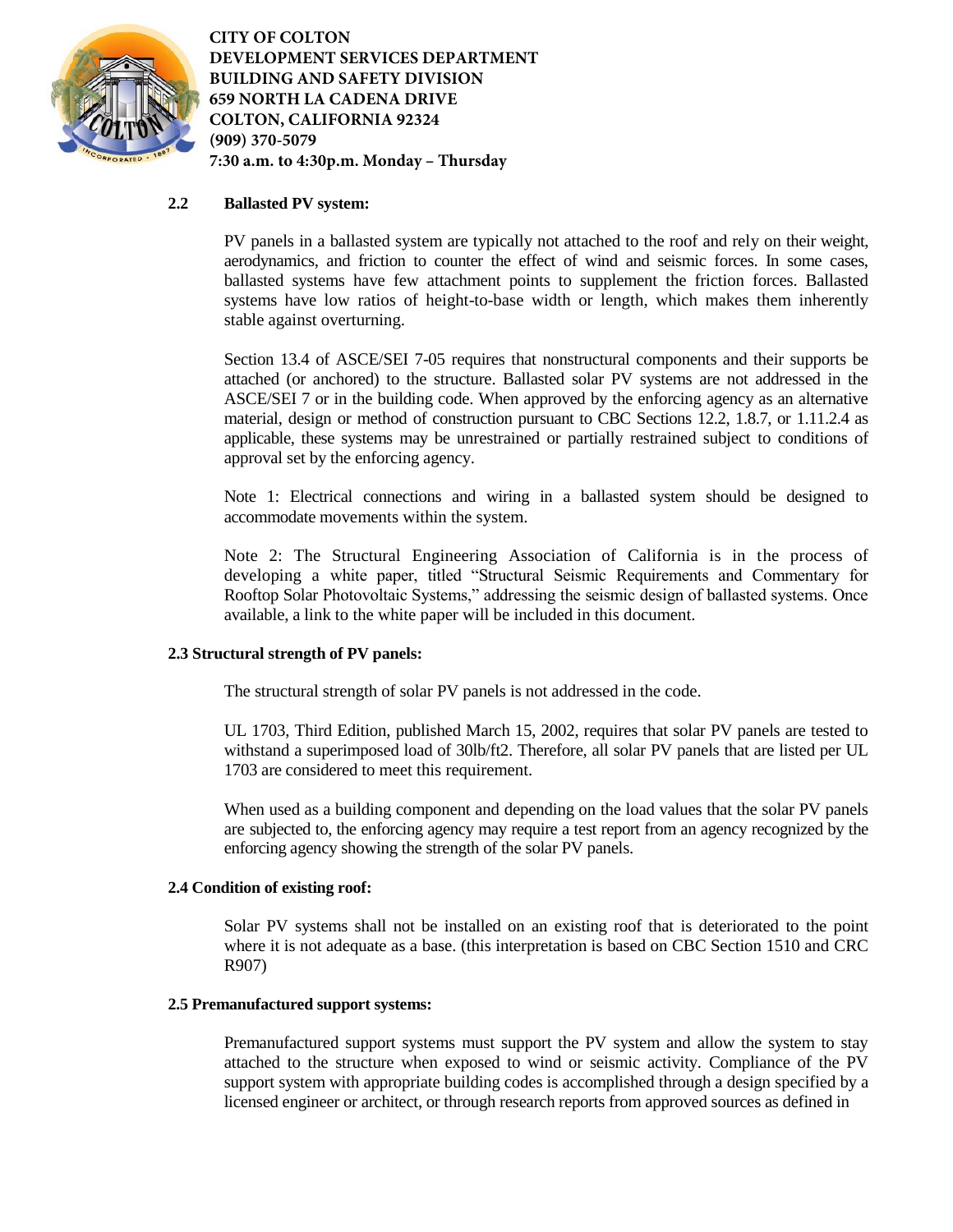

CBC Section 1703.4.2. Additional requirements may be imposed by the enforcing agency. (CRC Section R301.1.3, CBC Section 1703.4.2)

# **3. Fire Safety Provisions**

## **3.1 Fire/roof classification of photovoltaic (PV) panels**

## **3.1.1 Solar PV panels installed on top of a building's roof structure:**

3.1.1.1 Solar PV systems installed on top of a roof where the space between the solar PV panels and the roof has no use and no potential use are generally considered to be equipment. Currently, the State's Building Standards Code maintains fire/ roof classification requirements for roof structures, but does not maintain specific requirements regarding fire/roof classification of solar PV panels.

Since no specific requirements or guidance are provided by the State Building Standards Code, local enforcing agencies currently determine whether any fire/roof classification of solar PV panels is required and if so, what fire/roof classification is required. The State Fire Marshal is leading an effort to consider specific state code requirements for fire/roof classification of solar panels in the current code adoption process. Until any requirements in this area are standardized on a state basis, agencies generally consider the following when determining any appropriate fire/roof classification to enforce:

- UL 1703, Standard for Flat-Plate Photovoltaic Modules and Panels, is often used for determining the fire/roof classification and listing/certification of solar PV panels. This standard is not currently listed in the CRC or the CBC but is being considered for adoption in the 2013 State Building Standards Code. UL 1703 is subject to change until approved as part of state code. Enforcing agencies may consider this standard as an alternate to UL 790, subject to approval by the building official. (CRC Section R902, CBC Section 1505)
- Local enforcing agencies have used different approaches to determine any appropriate fire/roof classification for solar PV panels. When PV systems cover a significant portion of the roof, some enforcing agencies have determined that the solar PV panels mounted above the roof should match the classification of the roof while others have determined that the panel may be of a lesser classification based on local conditions, panel installation configuration listing/certification, and/or alternate testing information.
- For installations in State Responsibility Areas (SRA) or High Fire Hazard Severity Zones, additional provisions adopted by the local enforcing agency may be applicable. Check with the enforcing agency for any additional requirements.
- 3.1.1.2 **Solar PV panels used as roofing on an independent (stand-alone) structure:** Solar PV panels/modules that are designed to be on the roof, and span to structural supports, and have a use or occupancy underneath, shall comply with the minimum fire/roof classification requirements for roof covering as required by CRC Section R902. An example of this type of installation is a carport structure having solar PV panels as the roof.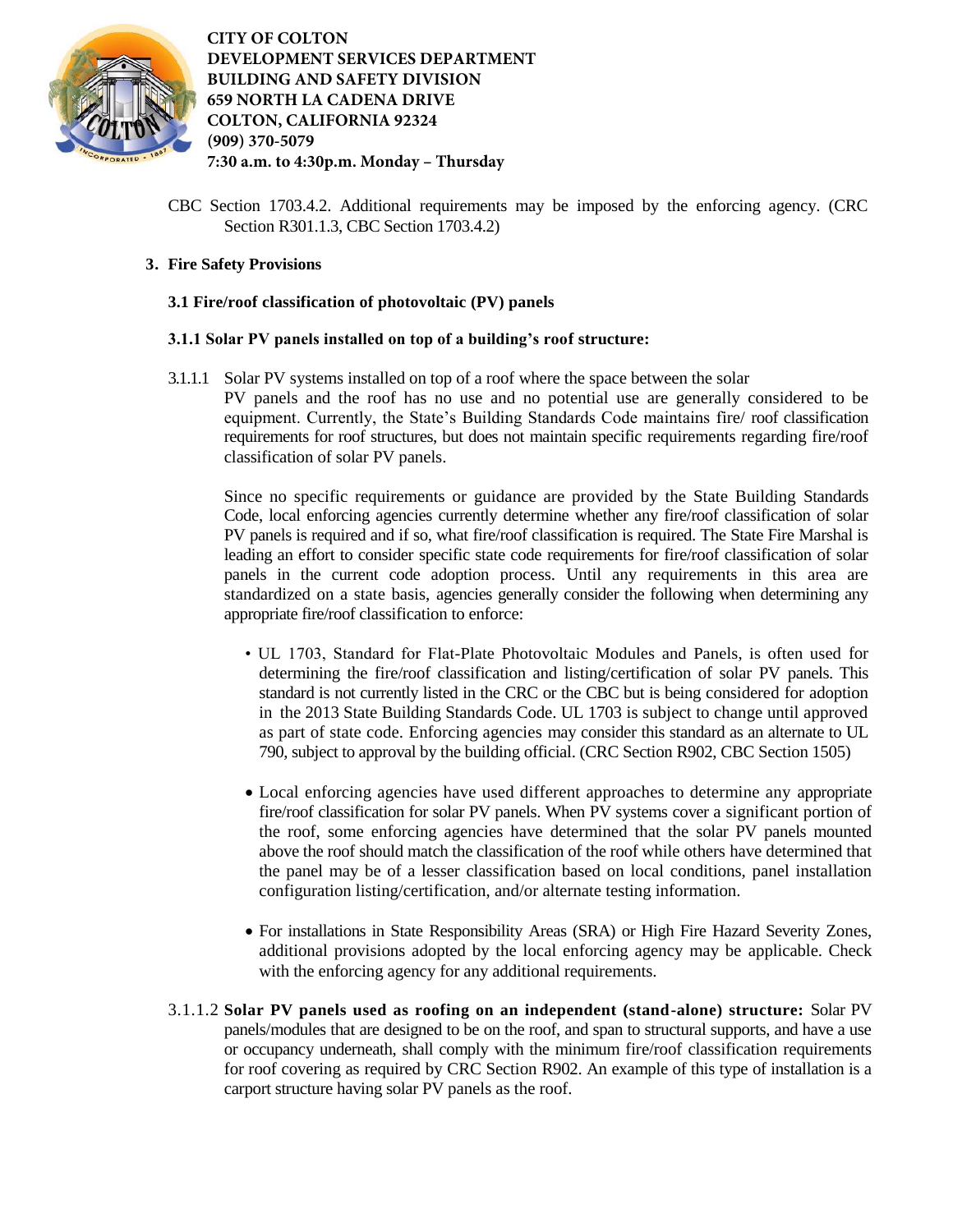

- 3.1.1.3 **Solar PV panels installed as a part of a building's roof structure:** Solar PV panels installed as integrated roofing material shall comply with the minimum fire/roof classification requirements for roof covering as required by the current CRC Section R902. An example of this type of installation is PV modules integrated into the roofing shingles (BIPV systems).
- 3.1.2 **Solar PV systems installed on grade:** Solar PV panels that are part of a stand-alone, groundmounted solar PV panel structures, with no use and no potential use underneath are generally considered equipment and therefore the fire/roof classification requirements would not apply. (Based on the definition of a roof assembly in CRC Section R202/CBC Section 1502)
- **3.2 Area, height, and story limitations:** Where there is a use between the solar PV panels and the roof/ grade underneath, adding such solar PV structures may constitute additional floor area, story, and/or height. Solar PV panels supported by framing that has sufficient uniformly distributed and unobstructed openings throughout the top of the array (horizontal plane) to allow heat and gases to escape, as determined by the enforcing agency, are generally considered equipment. (CBC Section 503 and Table 503, CRC Section 1.1.3, definition of a roof assembly in CBC Section 1502 and CRC Section R202)
- **3.3 Location from property line and adjacent buildings:** Solar PV panels and associated framing, with no use and no potential use between the panels and the grade underneath, are generally treated as equipment; when not considered equipment, they may be considered a structure and shall be located and protected based upon the code required fire separation distance to property lines and adjacent buildings. (CRC Section R302.1, CBC Section 602).
- **3.4 Fire proofing of structural support:** Depending on the type of building, support structures of solar PV systems that have a use or have potential for use underneath (such as carports) may be required to be fire proofed in accordance with CBC Section 602.
- 3.4.1 The following installations are generally considered equipment and are not subject to this requirement provided that the structural members are noncombustible.
	- A. Stand-alone PV panel structures with no use and no potential use underneath. B. (Based on definition of a roof assembly in CBC Section 1502) Solar PV panels supported by framing that has sufficient uniformly distributed and unobstructed openings throughout the top of the array (horizontal plane) to allow heat and gases to escape, as determined by the enforcing agency. (Based on definition of a roof assembly in CBC Section 1502)
- 3.4.2 Alternate designs can be considered when approved by the enforcing agency as an alternative material, design, or method of construction pursuant to CBC Sections 1.2.2, 1.8.7, or 1.11.2.4 as applicable.
- **3.5 Rooftop structures:** Unenclosed rooftop structures supporting solar PV systems with no use underneath are generally not subject to CBC Section 1509.2.
- **3.6 Fire sprinklers:** In buildings that are required to be provided with fire sprinklers, the CBC requires that all parts of the building have sprinkler coverage except where an exemption is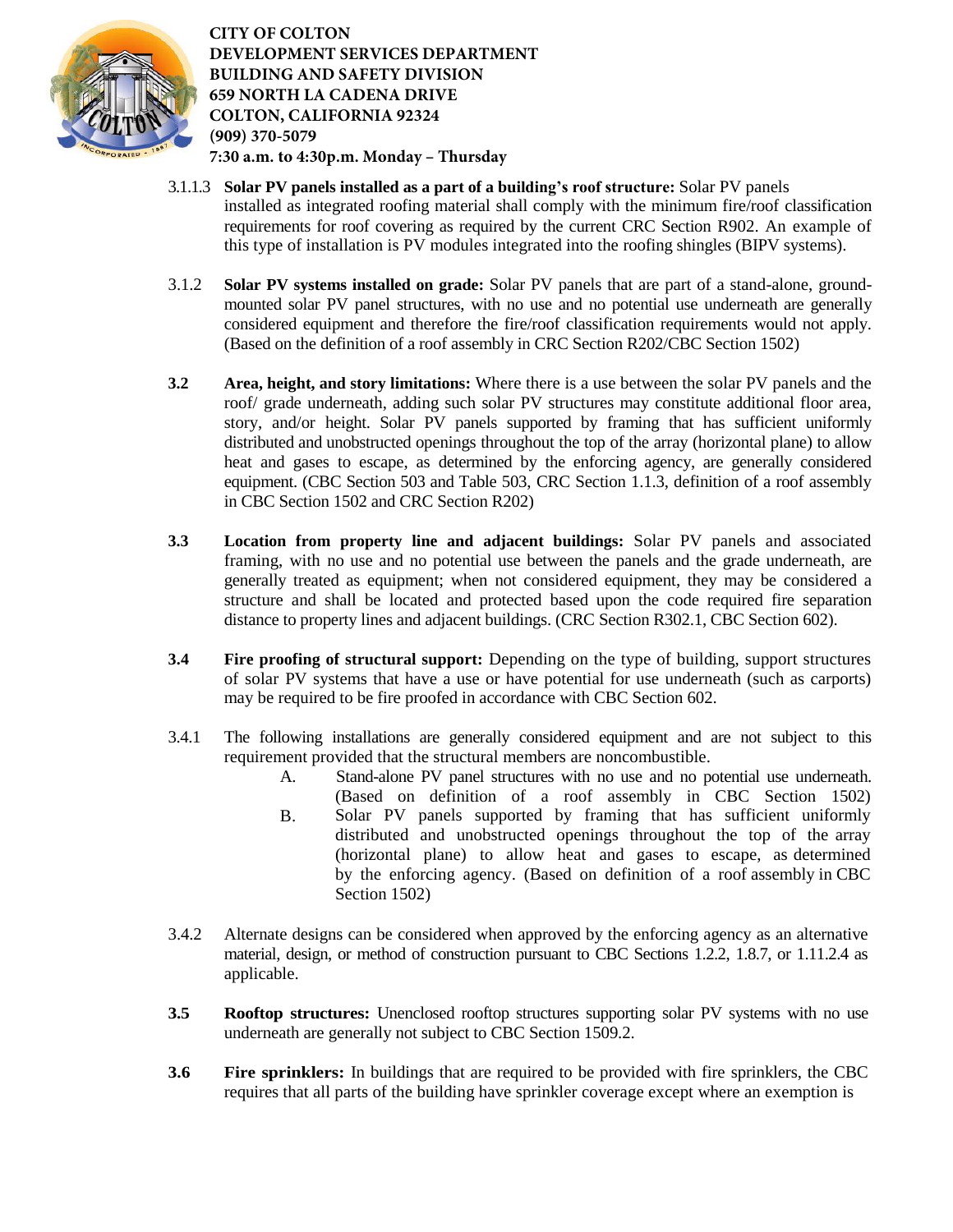

specifically required. Current code has no exemption for solar PV structures but here are some guidelines (CBC 903.3):

- 3.6.1 Existing exemptions in the code may be used for a solar PV installation if it meets the intent of the exemption. This will be subject to approval by the enforcing agency.
- 3.6.2 Solar photovoltaic (PV) panels supported by framing that have sufficient uniformly distributed and unobstructed openings throughout the top of the array (horizontal plane) to allow heat and gases to escape, as determined by the enforcing agency, are generally not subject to this requirement. (CBC Section 903.3.3)
- 3.6.3 Solar PV panels placed above the roof, with no use and no potential use between the panels and the roof, are generally not subject to this requirement. (Based on definition of a roof assembly in CBC Section 1502 and CRC Section R202)
- **3.7 Other fire safety requirements or guidelines:** The installation of solar PV systems may be subject to additional provisions adopted by the local enforcing agency that may include the State Fire Marshal Solar Photovoltaic Installation Guideline. Check with the enforcing agency for additional requirements. The guideline can be obtained at <http://osfm.fire.ca.gov/pdf/reports/>solarphotovoltaicguideline.pdf
- **4. Roof drainage:** Roof-mounted solar PV systems shall not cause excessive sagging of the roof that results in water ponding. They shall also not block or impede drainage flows to roof drains and scuppers. (CBC Section 1611, CRC Section R903.4)
- **5. Roof penetrations:** All roof penetrations shall be sealed using approved methods and products to prevent water leakage. Such methods include but not limited to caulking, roof jacks, and sheet metal flashing. (CBC Section 1503.2, CRC Section R903.2)
- **6. Skylights:** Solar PV panels shall maintain a minimum clearance around the perimeter of skylights as not to interfere with the function of the skylight, as determined by the enforcing agency. (CBC Section 1205, CRC Section R303)
- **7. Plumbing vent, mechanical equipment, and mechanical exhaust terminations:** Solar PV panels shall not obstruct or interfere with the function of plumbing vents or mechanical equipment. (CPC Sections 901.1 & 906, CMC Section 304)
- **8. Guard rails:** When required by the enforcing agency, guard rails may apply to solar PV systems. (CBC 1013.5).
- **9. Disabled access requirements**
- **9.1 Nonresidential, hotel, motel buildings, facilities, or structures (See CBC Chapter 11B)**